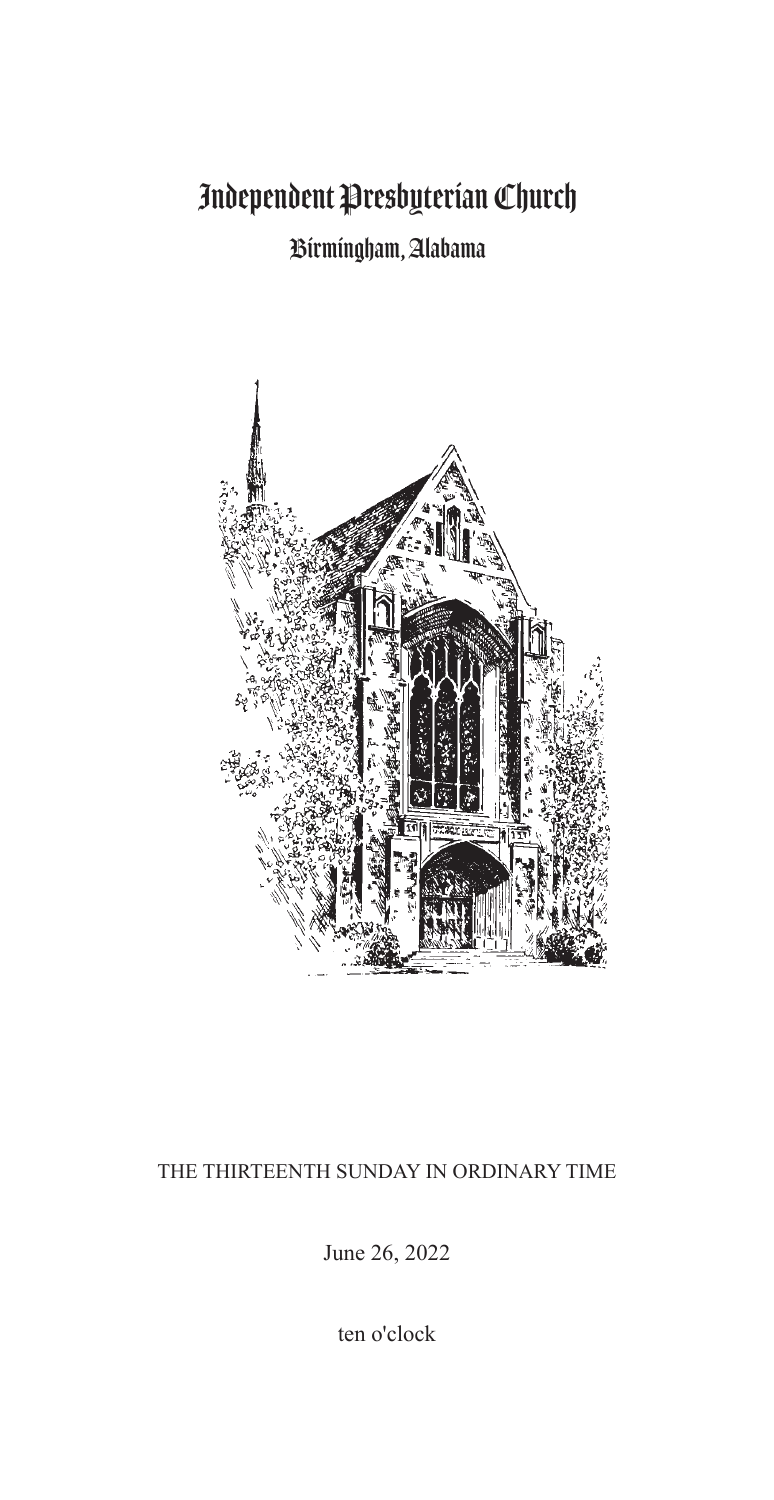## Service for the Lord's Day

#### The Gathering for Worship

#### PRAYER OF PREPARATION

O Giver of all good, God of all grace and Father of all comfort, Thou hast stores of the universe awaiting our call. There is a gift for every extended hand, a boon for every willing heart. Move upon us to claim our possessions. *from "Beginning the Day" by Henry Edmonds* 

PRELUDE - "Rhapsodie, Op. 127"..................................Josef Rheinberger *The service of worship begins with the music of the organ. Through its power and brilliance may you feel the majesty and glory of God; in its quietness, His peace.*

INTROIT - "O praise God in his holiness" .................George Thalben-Ball O praise God in his holiness; praise him in the firmament of his power.

CALL TO WORSHIP.............................................................. Rev. Seamon Minister: Make a joyful noise to the Lord, all the earth. **People: Worship the Lord with gladness; come into his presence with singing.** Minister: Know that the Lord is God. **People: It is he that made us, and we are his; we are his people, and the sheep of his pasture.** Minister: Enter his gates with thanksgiving, and his courts with praise. Give thanks to him, bless his name. **People: For the Lord is good; his steadfast love endures forever, and his faithfulness to all generations.** *Psalm 100*

\*HYMN 645 - "Sing Praise to God Who Reigns Above"............................... MIT FREUDEN ZART

#### \*PRAYER OF CONFESSION

**Unison: O Lord, renew our spirits and draw our hearts unto yourself, that our work may not be to us a burden, but a delight. Forgive us for laboring with a spirit of bondage as slaves, and for despairing as if we have no Savior. Teach us to take our delight in you that we may carry glad hearts throughout our days. Amen.** *Benjamin Jenks, d. 1724*

*A period of silence for personal confession.*

#### \*KYRIE ELEISON

**Lord, have mercy upon us. Christ, have mercy upon us. Lord, have mercy upon us.**

\*DECLARATION OF PARDON

Minister: Friends, this is the good news of the gospel. **People: In Jesus Christ we are forgiven.**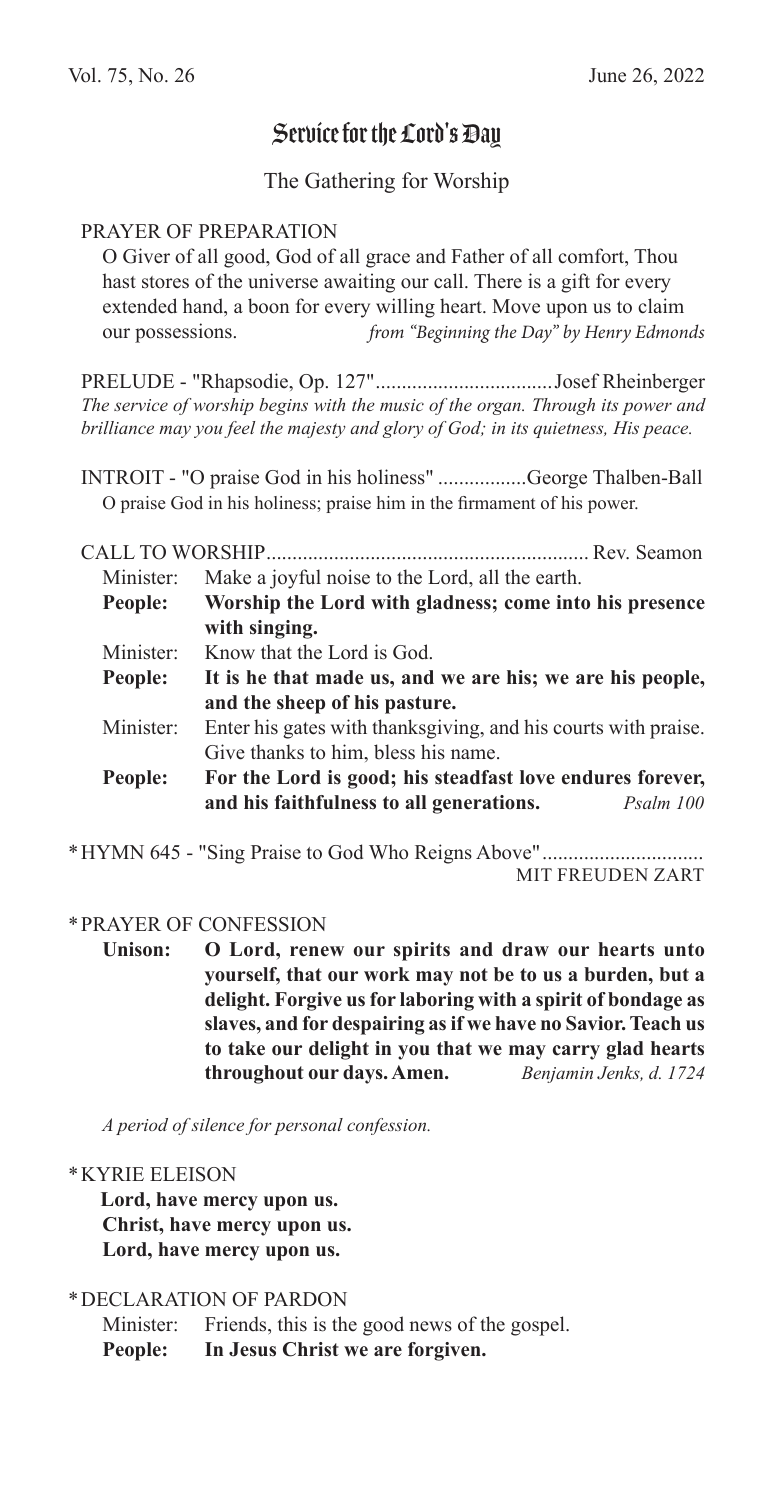#### \*THE PEACE

Minister: May the peace of the Lord Jesus Christ be with you. **People: And also with you.** Minister: Let us share the peace of Christ with one another.  *Please exchange the peace with the words, "The peace of Christ be with you."*

\*GLORIA PATRI (*The Presbyterian Hymnal*, p. 581)

WELCOME AND ANNOUNCEMENTS....................................Rev. Long SACRAMENT OF BAPTISM*..................................................*Rev. Seamon

#### \*APOSTLES' CREED

**I BELIEVE in God the Father Almighty, Maker of heaven and earth; And in Jesus Christ his only Son, our Lord; who was conceived by the Holy Ghost; born of the Virgin Mary; suffered under Pontius Pilate; was crucified, dead, and buried; he descended into hell; the third day he rose again from the dead; he ascended into heaven; and sitteth on the right hand of God the Father Almighty; from thence he shall come to judge the quick and the dead. I believe in the Holy Ghost; the holy catholic church; the communion of saints; the forgiveness of sins; the resurrection of the body; and the life everlasting. Amen.**

The Word

#### PRAYER FOR ILLUMINATION

#### FIRST LESSON - Psalm 32

Minister: The Word of the Lord. **People: Thanks be to God.**

ANTHEM - "Just As I Am".................................................Benjamin Hutto

#### Beth Middleton, *Soprano*

Just as I am, without one plea, but that thy blood was shed for me, and that thou bidst me come to thee, O Lamb of God, I come. Just as I am, though tossed about with many a conflict, many a doubt, fightings and fears within, without, O Lamb of God, I come. Just as I am, poor, wretched, blind; sight, riches, healing of the mind, yea, all I need in thee to find, O Lamb of God, I come. Just as I am, thou wilt receive, wilt welcome, pardon, cleanse, relieve; because thy promise I believe, O Lamb of God, I come. Just as I am, thy love unknown has broken every barrier down; now to be thine, yea, thine alone, O Lamb of God, I come. Just as I am, of thy great love the breadth, length, depth, and height to prove, here for a season, then above: O Lamb of God, I come.

*Charlotte Elliott*

#### SECOND LESSON - Luke 15:25-32

Minister: The Word of the Lord. **People: Thanks be to God.**

SERMON - THE PRODIGAL FATHER, PART 2....................Rev. Long

The Response to the Word

\*HYMN 833 - "O Love That Wilt Not Let Me Go" ........... ST. MARGARET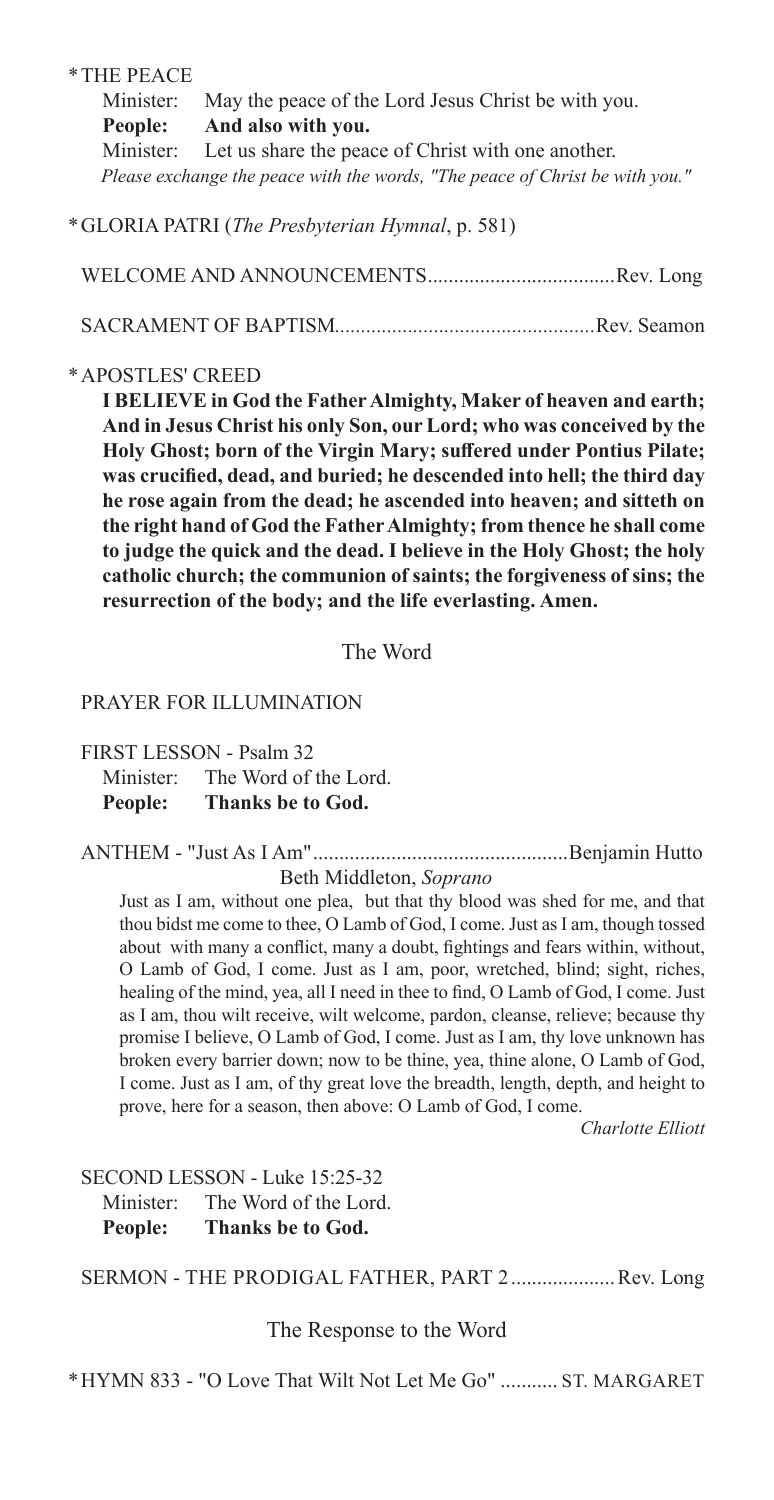#### PRESENTATION OF TITHES AND OFFERINGS.................Rev. Clayton

- \* The Offertory Statement
- \* The Doxology (*The Presbyterian Hymnal*, p. 606)...............................

OLD HUNDREDTH

\* The Prayer of Dedication

The Offertory Anthem – "Deep Peace" ..........................Dent Davidson Deep peace of the running wave to you. Deep peace of the flowing air to you. Deep peace of the gentle night to you. Moon and stars pour healing light on you. Deep peace of Christ to you. Deep peace of the gentle night to you. Deep peace of the shining stars to you. Deep peace of the quiet earth to you. Peace of Christ, the world's True Light to you. Deep peace of Christ to you.

*from an ancient Gaelic Rune*

#### PRAYERS OF THE PEOPLE & THE LORD'S PRAYER

**OUR FATHER, who art in heaven; Hallowed be Thy name. Thy kingdom come. Thy will be done; On earth as it is in heaven. Give us this day our daily bread. And forgive us our debts; As we forgive our debtors. And lead us not into temptation; But deliver us from evil; For Thine is the kingdom, and the power, and the glory, for ever. Amen.**

The Sending

\*HYMN 620 - "Praise, My Soul, the King of Heaven" ........LAUDA ANIMA

\*BENEDICTION

\*POSTLUDE - "Fugue in C Major" .....................................Felix Mendelssohn

\**Congregation standing*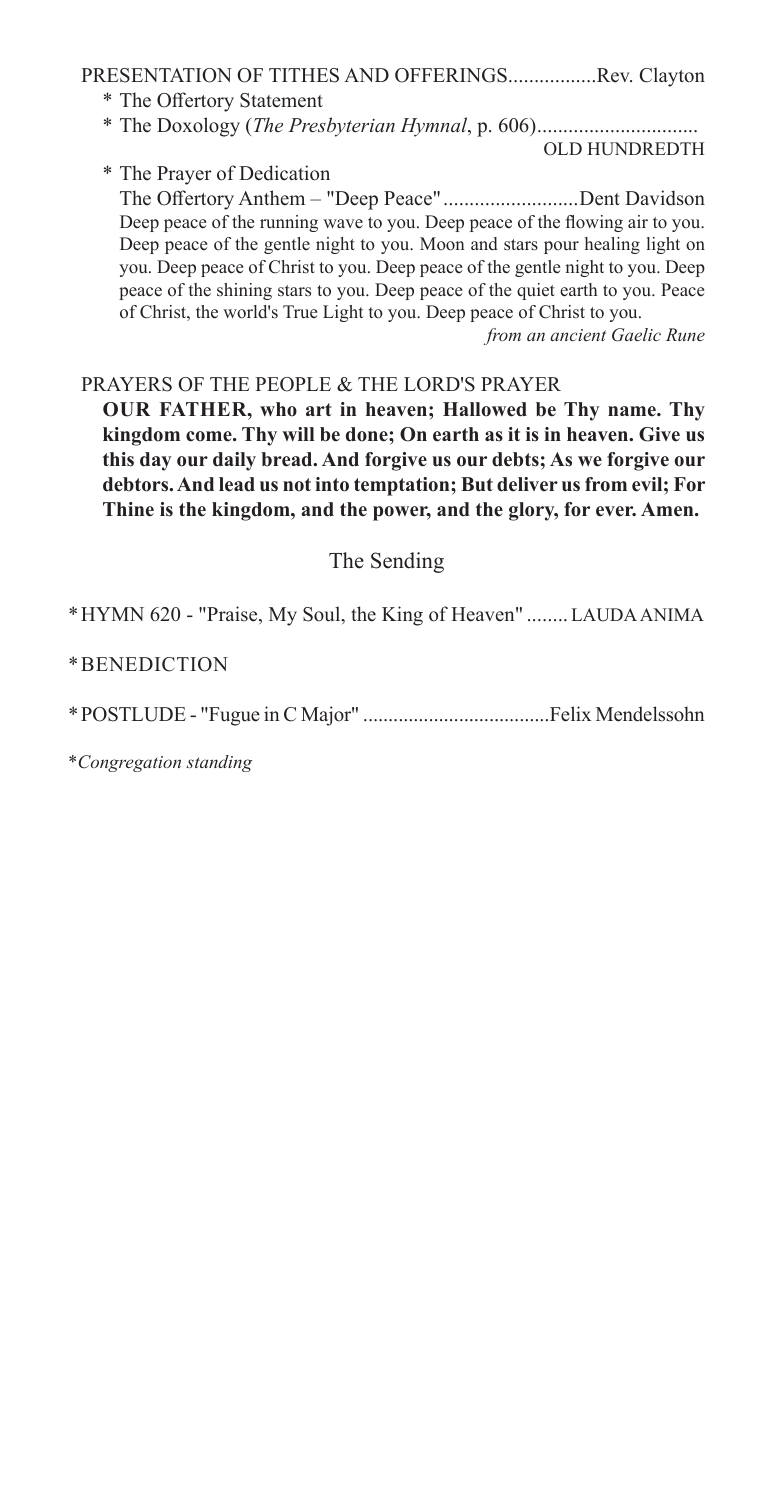- **WELCOME TO IPC!** We are so thankful that you have joined us today for Worship Services. We invite you to join us at our next IPC WELCOME event to learn more – sign up online at www.ipc-usa.org or email Stacy Pulliam at spulliam $\omega$ ipc-usa.org. We look forward to meeting you.
- **THE FLOWERS** in the chancel today are given to the glory of God and in loving memory of Clifford Lanier Lamar III and Mark Lyle Miller, DVM. **THE FLOWERS** on the War Memorial are given to the glory of God and in loving memory of Paul Murray Lane, AM3-US Navy, Korean War veteran.

INDEPENDENCE DAY WORSHIP SCHEDULE: All are invited to worship at IPC on Sunday, July 3. Worship services will be held at 10 am in the Sanctuary and at 5 pm in Highland Hall. Children's Sunday school classes will not meet on July 3 (but Adults and Youth can still hear Jeff Leonard at 9 am in Highland Hall). On Monday, July 4, church offices will be closed in observance of



the holiday. View all of IPC's schedule for the remainder of the summer by scanning the QR code to the right.

- SUMMER LEARNING PROGRAM: Volunteer tutors are needed for the Summer Learning Program at the Children's Fresh Air Farm. Tutors can sign up for times Monday-Thursday from 9 -11:40am and 12:45-3:40 pm. Find more information at ipc-usa.org/connect/links. We are so thankful for each of you, and our summer would not be the same without you.
- JOIN THE LUNCH BUNCH for a great meal and fellowship at North Italia at the Summit on Tuesday, June 28. We will meet at the restaurant at 11:30 am. This is a self-pay event, but please register at www.ipc-usa.org/connect so that we have an accurate headcount. Hope you will join us!
- VIRTUAL BOOK REVIEW: Please join us for the Presbytery of Sheppards and Lapsley's virtual book review on *Gather at the Table* by Thomas DeWolf and Sharon Morgan. The Anti-Racism Committee of the Presbytery will conduct four book review sessions via Zoom beginning Thursday, July 14, at 6 pm. The book is divided into 4 sections with a section being discussed at each meeting scheduled on July 14, July 28, Aug. 11, and Aug. 15. Visit ipc-usa.org to register and join the Zoom meeting.
- GLEAN WITH IPC at Pepper Place Farmer's Market on Saturday, July 16, 11am - 1pm. Sign-up online at ipc-usa.org/connect. It's easy, fun, and a great way to help our food-insecure neighbors. Last week's IPC volunteers loaded a large pick-up truck bed full of fresh produce donated by local farmers and took it to the Firehouse Shelter where they turned it into delicious meals for their guests who are homeless.